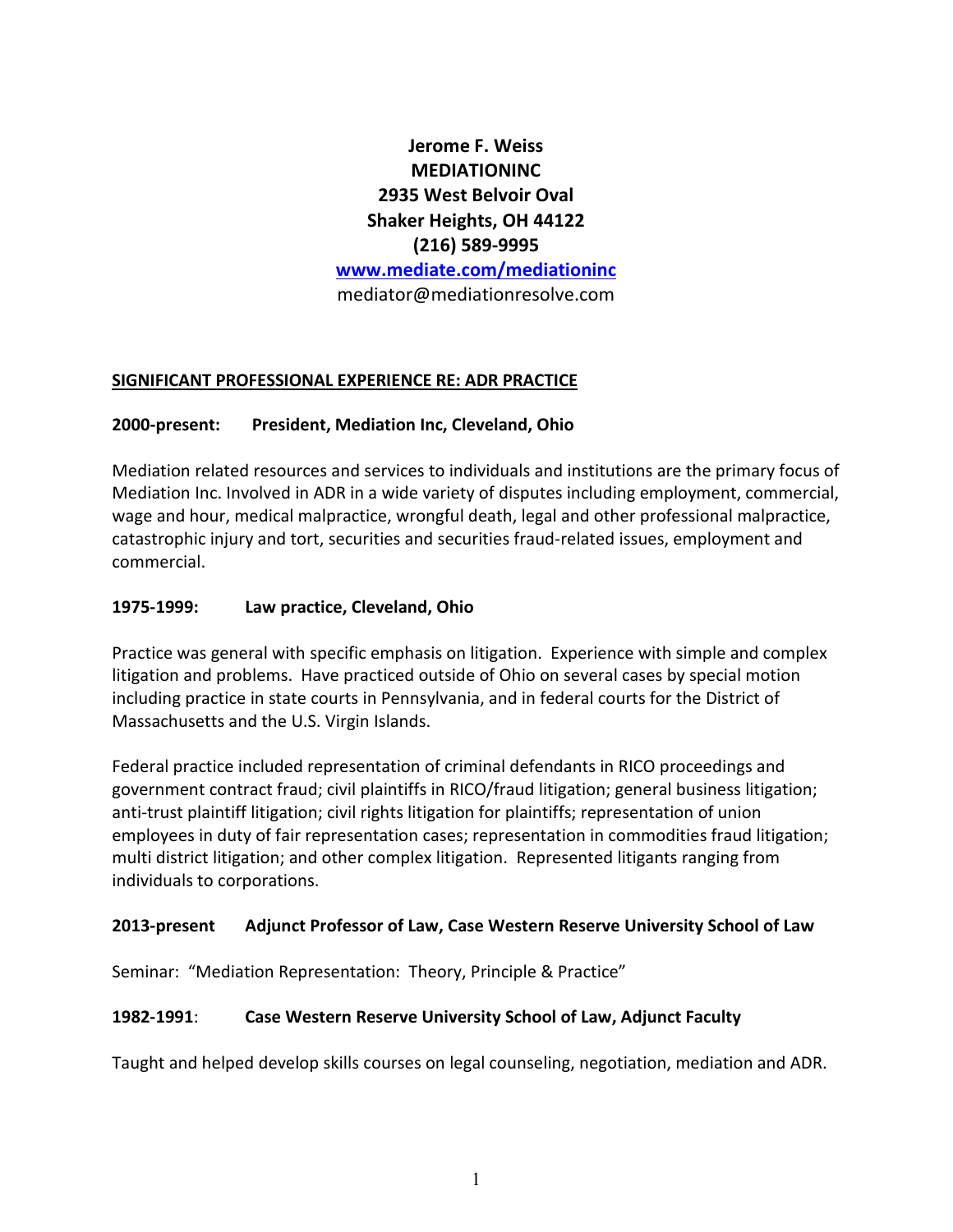# **1990-present: Early Neutral Evaluation (ENE) and ADR Panel**

Appointed by the United States District Court for the Northern District of Ohio to be on the original Federal Court panel of alternative dispute resolution neutrals for the Northern District of Ohio.

# **1971-1975: Research and Management of Pilot Programs for U.S. Department of Justice, Law Enforcement Assistance Administration and Case Western Reserve University School Law; and Case Western Reserve University School of Law , Center for Criminal Justice, Cleveland, Ohio**

Managed a nationwide pilot project headed by Professor Lewis Katz of Case Western Reserve University School of Law which examined and eliminated pretrial delay in Courts of general jurisdiction -- the first project of its kind in the country. The recommendations from this project were later used throughout the country for the early intervention and elimination of case docket load in judicial systems. Also contributed to the ultimate written work in this project which led to a study and literature which is still utilized.

# **PROFESSIONAL ACTIVITIES**

Life Member of the Judicial Conference of the Eighth Judicial District.

American Bar Association (Alternative Dispute Resolution Section)

Ohio State Bar Association

Federal Panel of the U.S. District Court Northern District of Ohio (of Mediators and Evaluators)

Cleveland Metropolitan Bar Association (formerly Cleveland Bar Association) Criminal Law Committee Chair, 1982-1983 Grievance Committee Chair, 1987-1988 Board of Trustees, 1990-1994 Judicial Selection Committee Alternative Dispute Resolution Committee Vice Chair, 2004-2005 Chair 2005-2006

ACR - Association for Conflict Resolution (formerly SPIDR - Society of Professionals in Dispute Resolution), 2002-present

Distinguished Fellow, International Academy of Mediators (IAM), 2006-present (The only mediator in Northeast Ohio inducted as a Distinguished Fellow.)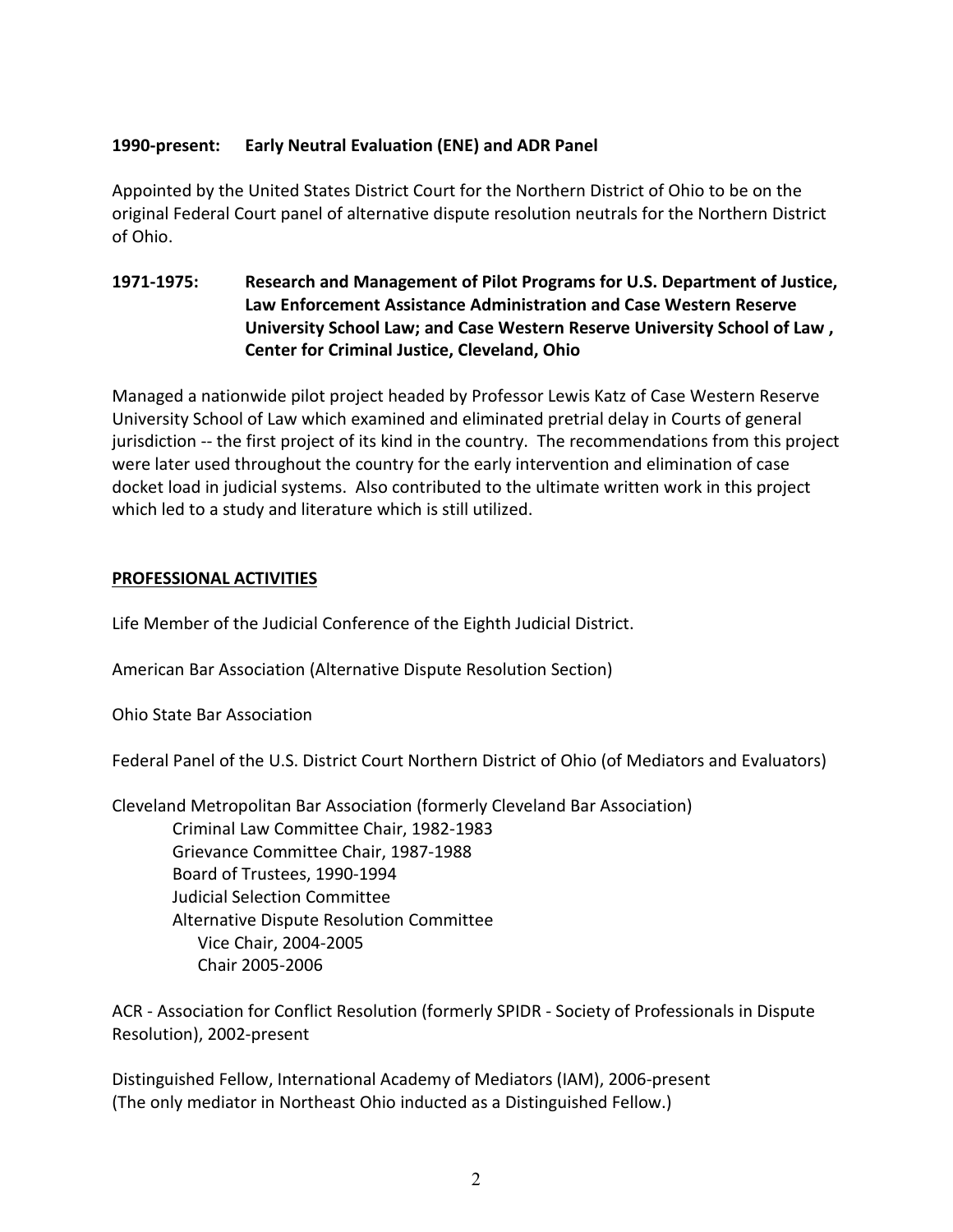MANO - Mediation Association of Northeast Ohio, 2002-present

Ohio Mediation Association, 2007-present

National Institute for Trial Advocacy -- faculty and featured presenter for several intermediate and advanced skills courses.

Master of the Bench, Cleveland Employment American Inn of Court, 2014

#### **PROFESSIONAL RATINGS**

Martindale Hubbell AV rating for approximately 30 years *Best Lawyers in America®*, current edition for ADR *Ohio Super Lawyers®*, current edition for ADR *U.S. News-Best Lawyers Best Law Firms,* Tier 1 in ADR, 2010 Inaugural Edition *Best Lawyers'* 2018 Cleveland Mediation "Lawyer of the Year" *U.S. News-Best Lawyers Best Law Firms*, Tier 1 in Mediation, current edition

# **EDUCATION**

Syracuse University, degree: BA Case Western Reserve University School of Law, degree: JD

# **BAR ADMISSIONS:**

Ohio Supreme Court; United States District Court for the Northern District of Ohio; United States Court of Appeals Sixth Circuit; United States Supreme Court

Special Admissions - United States District Court District of Massachusetts; United States District Court Virgin Islands; Pennsylvania Superior Court; and Pennsylvania Court of Common Pleas

# **WRITINGS REGARDING MEDIATION, NEGOTIATION AND SETTLEMENT**

"The Decline in Dialogue: The Rise of Caucus-Only Mediation and the Disappearance of the Joint Session", 39 Alternatives 89 Vol. 39 No. 6 (June 2021)

"The Effective Use of Financial Experts in Mediation", Cleveland Metropolitan Bar Journal (July/August 2020)

"When It's Not Just About the Money", Alternatives Vol. 35 No. 9 (October 2017)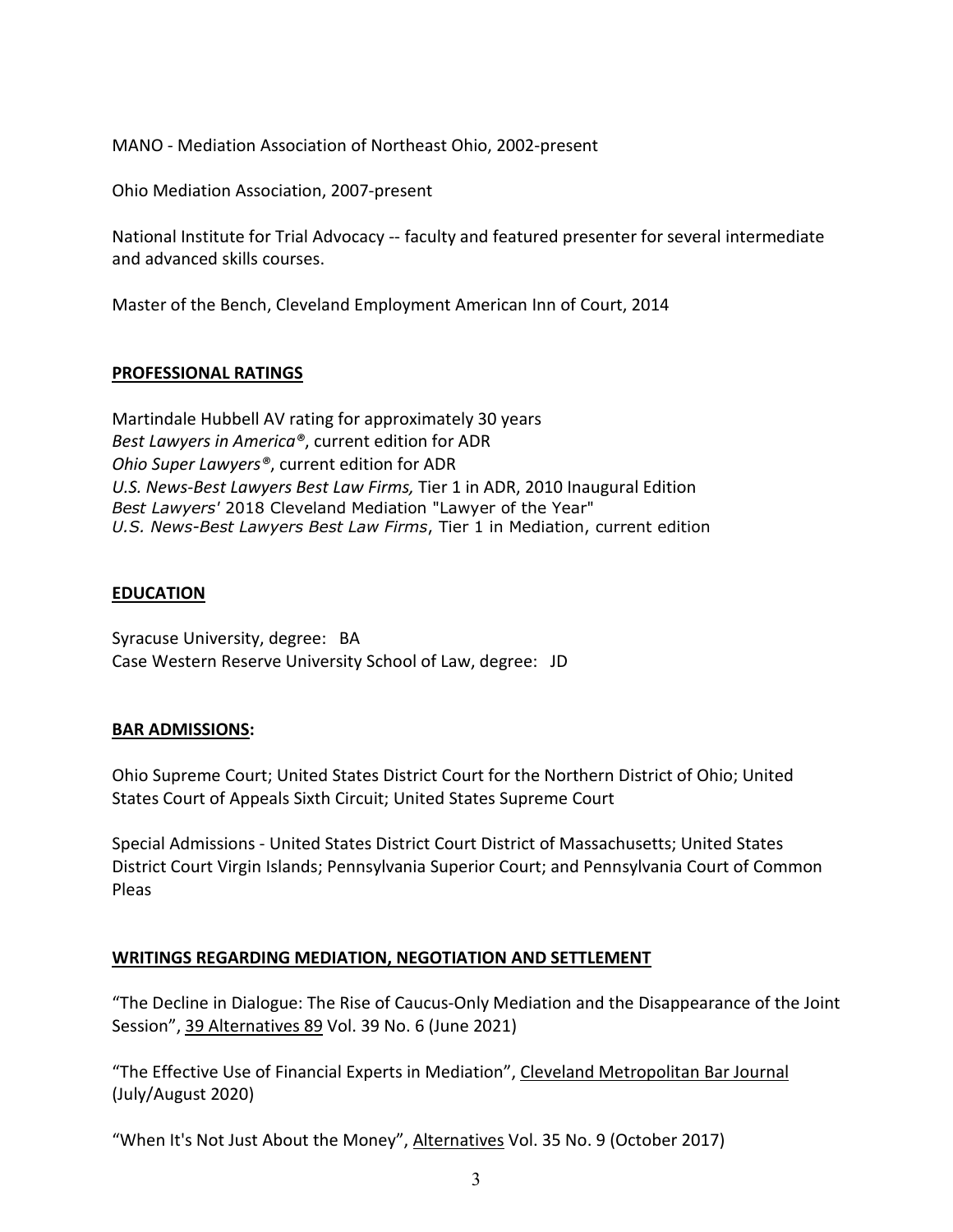"Reflection on a Recent Mediation: Listening", February 23, 2016

"Transformative Mediation -- Can You Find Heart and Soul (and Adventure) in an Increasingly Numerical World?", Journal of Comparative Law of the Pacific/Law Faculty Victoria University of Wellington, New Zealand (Volume 22, 2016 (2016) 22 LJP/JDCP

"Avoiding the Slow March to the Middle", Cleveland Metropolitan Bar Journal (August 2013) and Mediate.com (August 2013)

"Mediation Pointers from a Distinguished Neutral", Cleveland Metropolitan Bar Journal (July/August 2012)

"Secrets for Settlement – How to Succeed in Mediation", Cleveland Metropolitan Bar Journal (March 2012) and Mediate.com (March 2012)

"Don't Be So Square", Mediate.com (December, 2009) and Cleveland Metropolitan Bar Journal (January, 2010)

"Tipping Points in Mediation: Critical Thresholds in the Process", Cleveland Bar Journal (May, 2007) and Mediate.com (May, 2007)

"Mediation to Raise the Spirit", Mediate.com (March 2006)

"Apology: Its Power and Impact in Mediated Resolution", Cleveland Bar Journal (December 2005)

"Apology: The Post-Debate View", Mediate.com (November 2005)

"You Never Can Tell", Cleveland Bar Journal and Mediate.com (October 2005)

"Mediation Myths", Cleveland Bar Journal (June 2004)

"Slow Down, You Move Too Fast.... - A Helpful Mediation Hint", Cleveland Bar Journal (February 2003)

"Timing and Its Impact on Mediation", Ohio Lawyers Weekly (July 30, 2001)

"Becoming More Effective As Mediation Counsel", Ohio Lawyers Weekly (April 23, 2001)

"Mediation, The Basics, Part II", Cuyahoga County Bar Association *Law & Fact* (January/ February 2001)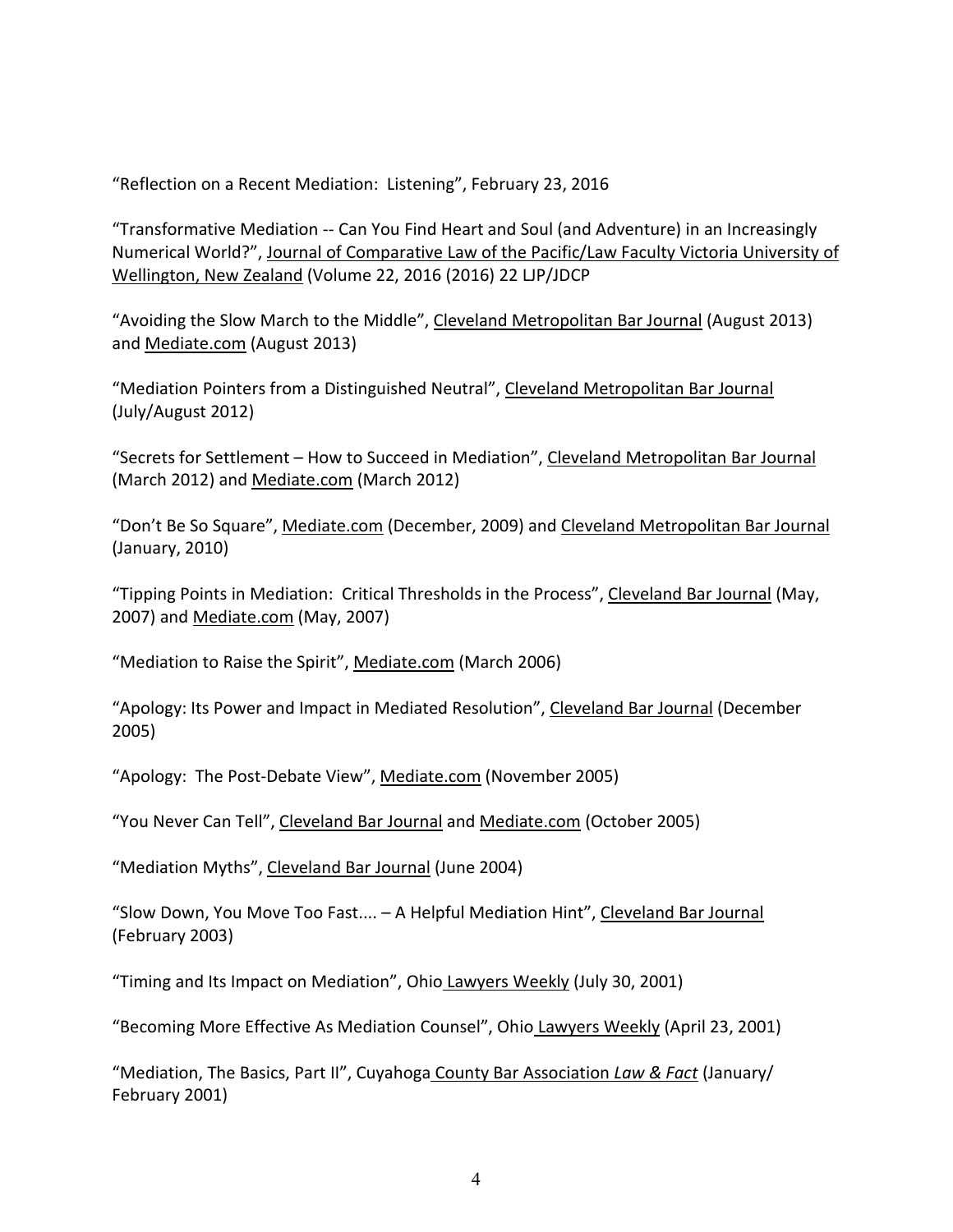"Mediation, The Basics, Part I", Cuyahoga County Bar Association *Law & Fact* (November/ December 2000)

"Issues to Consider When Selecting a Mediator", Cleveland Bar Journal (July/August 2000)

# **LECTURES AND PRESENTATIONS REGARDING MEDIATION, NEGOTIATION AND SETTLEMENT**

Co-Presenter with Ann-Marie Ahern, Esq., McCarthy Lebit; and Daniel Petrov, Esq., Thorman Petrov Group, **"Mediation Advocacy and Practice: Building Trust as a Key to Resolution"**; OSBA Advanced Employment Law Live CLE Seminar; May 15, 2020, Cleveland, OH

Survey Co-Author and Presenter, **"Survey on the Use of the Joint Session and Caucus"**; International Academy of Mediators Fall Conference; November 7, 2019, Scottsdale, AZ

Webinar Leader, **"Great Endings Depend on Reflective Beginning"**, International Academy of Mediators (IAM) Mentee Webinar Wednesdays, September 26, 2018.

Organizer and Host, **"Finding Trust in the Rock and Roll World of Conflict: Back to the Basics"**, International Academy of Mediators (IAM); October 4 - 6, 2018; Case Western Reserve University, Cleveland, OH

Panelist, **"Making the Most of the Mediation Session"**; Cleveland Metropolitan Bar Association's CLE "The ABCs of ADR: Best Practices Guide for Litigators"; October 30, 2018, Cleveland Metropolitan Bar Association, Cleveland, OH

Panelist, **"Taking Commercial Mediation to the Next Level"**, November 15, 2018; Schellenberg Widmer, Lowenstrasse 19, 8001 Zurich,Switzerland

Host, **"What Impresses, Disturbs, Confuses, and Confounds Your Clients in Mediation"**, ABA New Mediation Series of Webinars, December 12, 2018

Presenter, **"Negotiating Executive Severance Agreement"**, Cleveland Inn of Court, May 16, 2019, Frantz Ward. Inn Members Jerry Weiss, owner of MediationInc and Ann-Marie Ahern, Principal at McCarthy Lebit Crystal & Liffman presented best practices and strategies. Speaker, **"Mediating with Reflection"**, Cleveland Employment Law Inn of Court, May 17, 2018, Littler Mendelson, Cleveland, OH

Speaker, **"What Mediators are Thinking and Doing While You're Mediating"**, Annual Ohio Employment Lawyers Association; April 13, 2018, Brookshire, Delaware, OH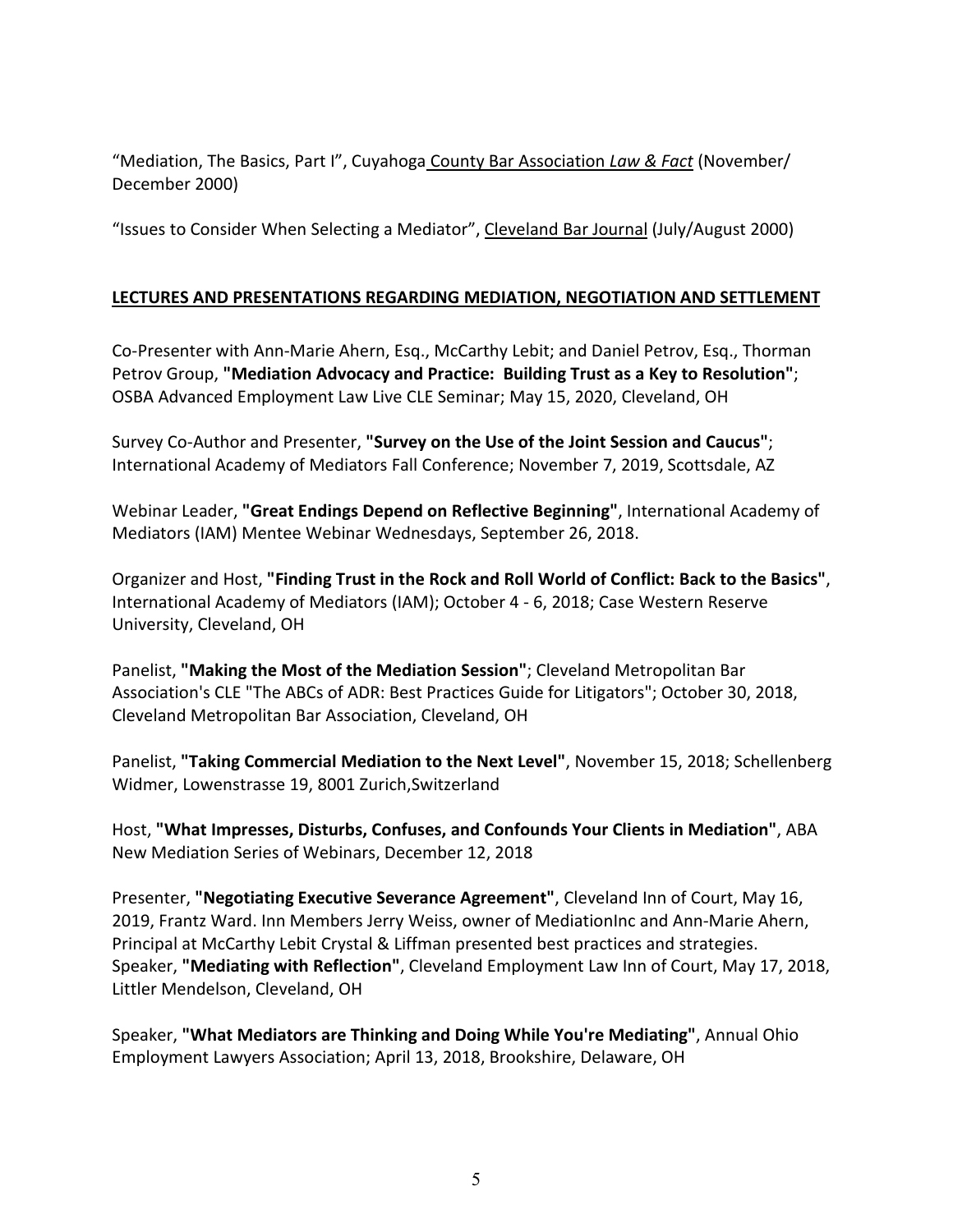Speaker, **"Why Mediation is Not a Judicial Settlement Conference"**, Ohio Supreme Court ADR 2018 Dispute Resolution Conference: "Integrating Contemporary Dispute Resolution Processes in Today's Court", March 13, 2018, Ohio State University - The Ohio Union, Columbus, OH

Featured speaker, **"Reflective Problem-Solving: Breaking the Link to the Binary Past"**, 2017 Littler Ohio Employer Conference: The Winds of Change: Strategies to Help Employers Bend, Not Break"; October 19, 2017, Cuyahoga Community College, Warrensville Heights, OH

Featured speaker, Ohio Mediation Association Annual Meeting; May 29, 2017; Fawcett Center, Columbus, OH

Moderator, **"Understanding the Bigger Picture in Mediating Human Rights Disputes"**; Winkler Institute for Dispute Resolution, International Academy of Mediators and Osgoode Hall Law School, York University: "Mediation Advocacy in the Age of Diversity"; May 11, 2017; Toronto, Canada

Panelist, **"The Art of Recognizing Transformative Moments in Mediation"**, 2017 ABA Section of Dispute Resolution Spring Conference: "Developing Skills, Finding Meaning, Pursuing Justice"; April 19-22, 2017; San Francisco Hyatt Regency, San Francisco, CA

Moderator, **"First Offers and Counteroffers: Striving for a Solid Start"**; ABA Webinar, November 1, 2016

Panelist, **"A First and Ten Approach"**, Frantz Ward Litigation Panel Series 2016; October 27, 2016, FirstEnergy Stadium, Cleveland, OH

Panelist, **"The Great Debate: Conversation and Communication in the Digital World. What Does Age Have To Do With It and is Texting "Sorry" the Hardest Word?"**, 2016 International Academy of Mediators (IAM) Fall Conference: "Perspective is Everything", September 22-24, 2016; Rosewood Hotel George, Vancouver, Canada

Panelist, **"Are Legal Mediations Only About Money?"**, 2016 ABA Section of Dispute Resolution Spring Conference: "Involve. Evolve. Resolve!, April 7-9, 2016; Sheraton New York Times Square

Panelist, **"Transformative Mediation: Can You Find Heart and Soul (and Adventure) in An Increasingly Numerical Mediation World?"**, 2016 Arbitrators' and Mediators' Institute of New Zealand (AMINZ) and International Academy of Mediators (IAM) Conference: "Dispute Resolution on the Edge", February 29 - March 5, 2016; Queenstown, New Zealand

Speaker, **"The Anatomy of an Employment Mediation"**, 2015 Ohio Association of Justice (OAJ) Winter Convention, December 3-4, 2015; Cleveland, OH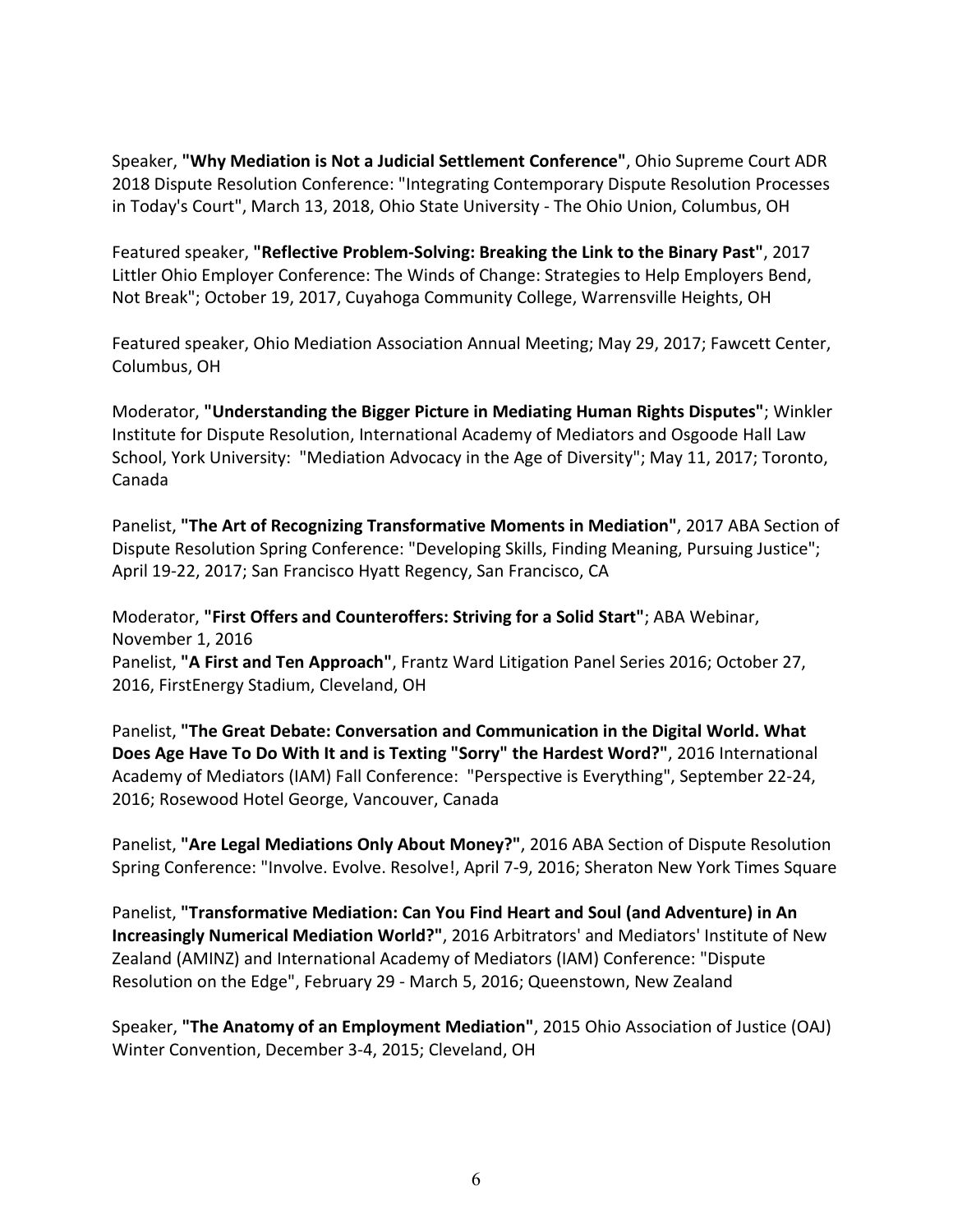Speaker, **"Impasse Strategies"**, Cuyahoga County Court of Common Pleas and Cleveland Metropolitan Bar Association's "Best Practices for Mediation and Settlement Conferences"; November 6, 2015, Cleveland, OH

Panelist, **"Transformative Moments in Mediation"**, International Academy of Mediator's 2015 Fall Conference "Recognition, Dialogue and Reconciliation"; October 22-24, 2015, Baltimore, MD

Speaker, **"Give Peace a Chance"**, International Academy of Mediator's 2015 Spring Conference, May 7-9, 2015, San Francisco, CA

Panelist, **"Cutting Edge Closing Techniques: Where Nobody Wants to Say Yes"**, ABA Section of Dispute Resolution 2015 Spring Conference; April 15-18, 2015; Westin Seattle; Seattle, WA

Speaker, **"Mediation Advocacy -- Opening Statements"**, Cleveland Metropolitan Bar Association; April 14, 2015; Cleveland, OH

Panelist, **"Negotiations"**, Ohio Women's Bar Foundation Leadership Institute, February 15, 2015, Supreme Court of Ohio, Columbus, OH

Organizer and Speaker, **"The Art of Mediation"**, presented by the Chicago Bar Association and the International Academy of Mediators; October 22, 2014; Chicago, IL

Panelist, **"After the Middle Hours: Getting to Settlement"**, ABA Section of Dispute Resolution 16th Annual Spring Conference, April 2-5, 2014; Miami, FL

Presenter, **"Ethics in Negotiation and Mediation"**, Benesch Friedlander Coplan & Aronoff Annual Year-End "Ethics, Professionalism & Substance Abuse", Ritz Carlton, Cleveland, Ohio, December 12, 2013

Panelist, **"Valuing Employment Cases: A Peek Behind the Curtain"**, Orange County Bar Association Labor & Employment and Alternative Dispute Resolution Joint Section Meeting, Radisson Hotel, Newport Beach, California, November 11, 2013

Moderator, **"Emerging Trends. Employment Law Solutions"**, Littler Mendelson 2013 Ohio Employer Conference, Cleveland, Ohio, October 24, 2013

Panelist, **"Outstanding Advocacy in Complex Mediations"**, International Academy of Mediators in conjunction with the Ontario, Canada Bar Association's: "Mediating at the Highest Levels of Competence," Toronto, Ontario, Canada, May 8, 2013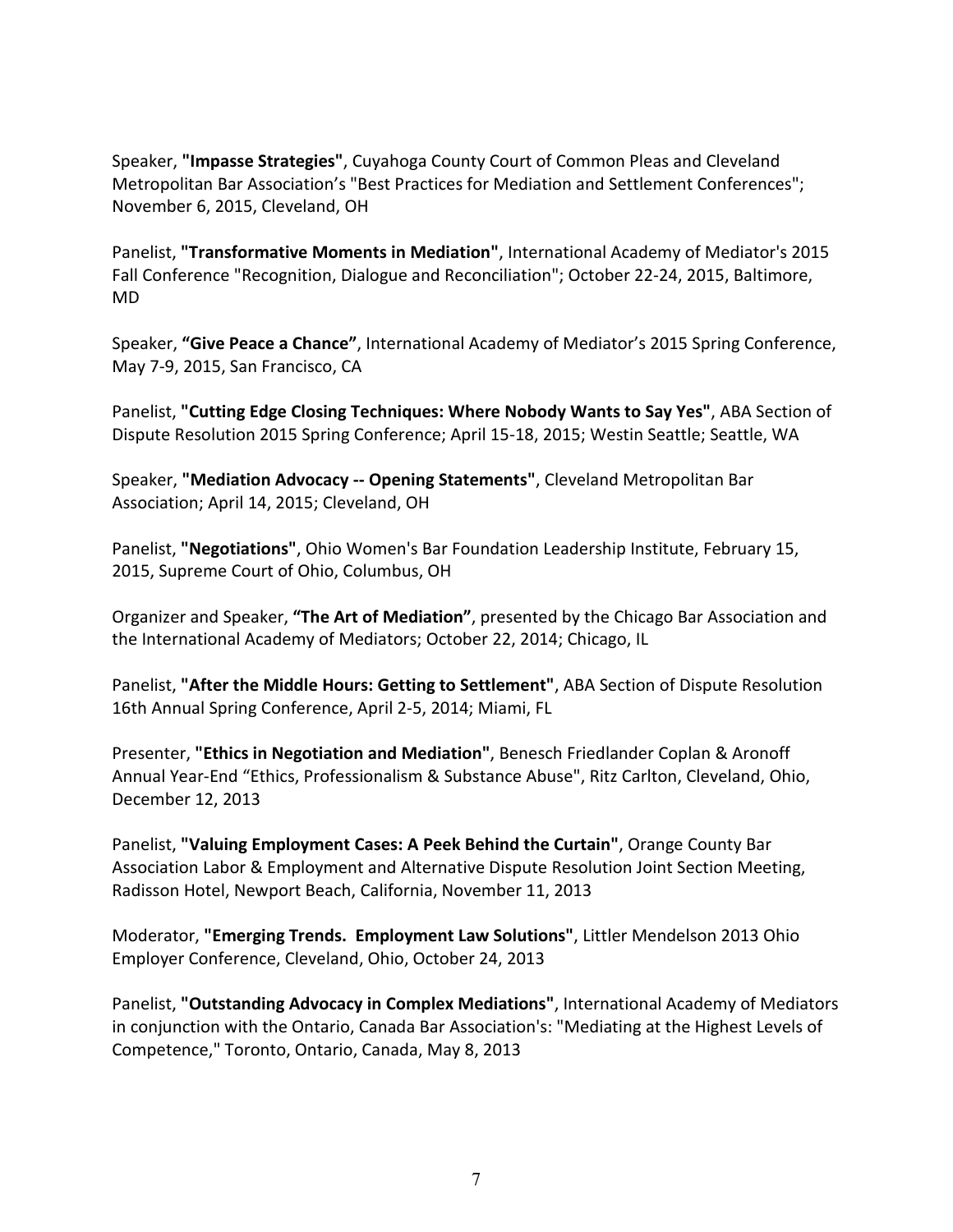Presenter, **"Working the Middle Hours: Keeping Negotiations Going, Late Morning to Late Afternoon"**, ABA Section of Dispute Resolution 15th Annual Spring Conference, Chicago, Illinois, April 3-6, 2013

Panel Organizer and Presenter, **"Beyond Positional Bargaining: Unwrapping the Value and Resolution Package"**, Case Western Reserve University ADR Society Annual Symposium, CWRU School of Law, Cleveland, Ohio, March 29, 2013

Presenter, **"Valuing an Employment Case for Settlement and Trial"**, The Cleveland Employment Lawyers Association "Employment Discrimination Trials: A 360-Degree View, December 7, Cleveland, Ohio, December 7, 2012

Panel Organizer and Presenter, **"Mediation Representation"**, Cleveland-Marshall Law Alumni Association CLE, Cleveland, Ohio, September 22, 2012

Presenter, **"Employment Mediation Through the Eyes of the Mediator"**, Employment Inn of Court, Littler & Mendelson, May 10, 2012

Panel Organizer and Presenter, **"The Negative Trap of Positional Bargaining"**, 19th Annual Northwest Dispute Resolution Conference, University of Washington School of Law ADR Advocacy Track, Seattle, Washington, May 4-5, 2012

Panel Organizer and Presenter, **"You Take the High Road; I Take the Low Road: Beyond Positional Bargaining",** Fourteenth Annual Spring Conference of the American Bar Association Section of Dispute Resolution; Washington, D.C.; April 18-21, 2012 Presenter, **"The Evolving World of Mediation & Arbitration"**, Case Western Reserve University Annual ADR Symposium, Cleveland, Ohio, April 13, 2012

Co-Presenter, **"Point-Counterpoint: Whether a Mediator Should Have Subject-Matter Expertise"**, Cleveland Metropolitan Bar Association's ADR Section Meeting & CLE Presentation; Cleveland, Ohio, January 10, 2012

Co-Presenter, **"Mediation Representation: Advocating in a Problem-Solving Process. Mistakes to Avoid"**, Cleveland Metropolitan Bar Association's Litigation Institute 2011; Cleveland, Ohio, December 15, 2011

Presenter, **"The Mistakes I've Seen Injury Lawyers Make in Trying to Resolve a Business Case"**, Ohio Association for Justice (OAJ) 2011 Business Torts Seminar, Holiday Inn, Strongsville, Ohio, October 28, 2011

Presenter, **"Trial Lawyers in Mediation: Things That Amaze Me. The Best . . . And Worst Practices As Seen By The Neutral"**, Trial Lawyers of America (TAA) Annual Conference, Sutton Place Hotel, Chicago, Illinois, June 8-10, 2011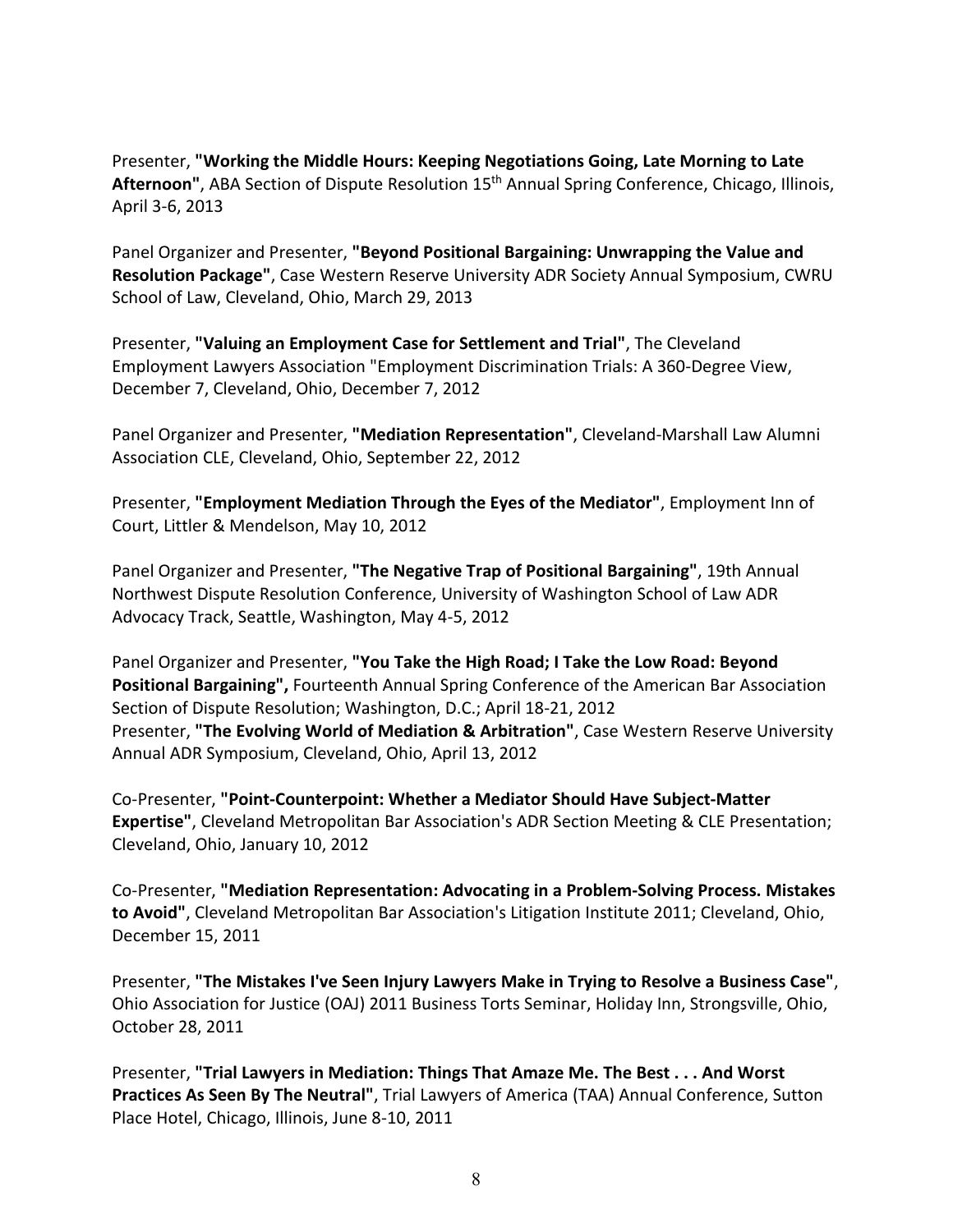Presenter, **"The Resolution of a Business Case From a Mediator's Perspective"**, Ohio Association for Justice (OAJ) Annual Convention, Hilton at Easton, Columbus, Ohio, May 11-13, 2011

Panel Organizer and Presenter, **"Always Be Closing: Seasoned Mediators' Pointers on Getting the Deal Done"**, Thirteenth Annual Spring Conference of the American Bar Association Section of Dispute Resolution, Denver, Colorado, April 13-16, 2011

Panelist and Presenter, **"Artistry in Mediation: Conflict, Improvisation & Resolution -- Remarkable Closings: Insights from Our Stories"**, International Academy of Mediators Spring Conference, Salt Lake City, Utah, March 11-13, 2010

Panelist and Speaker, **"Employment Disputes: Most Frequently Asked Questions from the Parties and Mediator's Perspective"**, Employment Law of Inn of Court, Cleveland, Ohio, December 20, 2009

Panelist, **"Back to Basics: ADR - Ethics in Negotiations"**, Cleveland Metropolitan Bar Association, Cleveland, Ohio, November 19, 2009

Panel Organizer and Speaker, **"It's More Than the Money: The Non-Economic Subtext of Employment Litigation and Mediation"**, Eleventh Annual Spring Conference of the American Bar Association Section of Dispute Resolution, New York, New York, April 16-18, 2009

Speaker, **"Mediation of Medical Negligence Dispute: Providing the Metaphorical Text to The "Dollars Only" Negotiation"**, Mediation Association of Northeast Ohio's (MANO) 2009 Annual Conference and Training Event: "Health Care Mediation: A Cure for Conflict", Corporate College, Warrensville Heights, Ohio, April 3, 2009

Speaker, **"Mediation for Advocates: The Basics and Beyond"**, Mahoning County Bar Association Continuing Legal Education, Youngstown, Ohio, June 6, 2008

Speaker and panelist, **"Mediation as a Tool of Persuasion: Ethics in Mediation"**, Ohio State Bar Association Annual Convention, Columbus, Ohio, May 16, 2008 Speaker and panelist, **"The Trial Lawyer's Pursuit of Excellence Outside the Courtroom: Ethics in Mediation"**, Ohio State Bar Association Staff Counsel Committee CLE, Columbus, Ohio, March 28, 2008

Speaker and panel moderator, **"Mediation Advocacy vs. Litigation Advocacy: What's the Difference?"**, Cleveland Metropolitan Bar Association (formerly Cleveland Bar Association) CLE, Cleveland, Ohio, March 11, 2008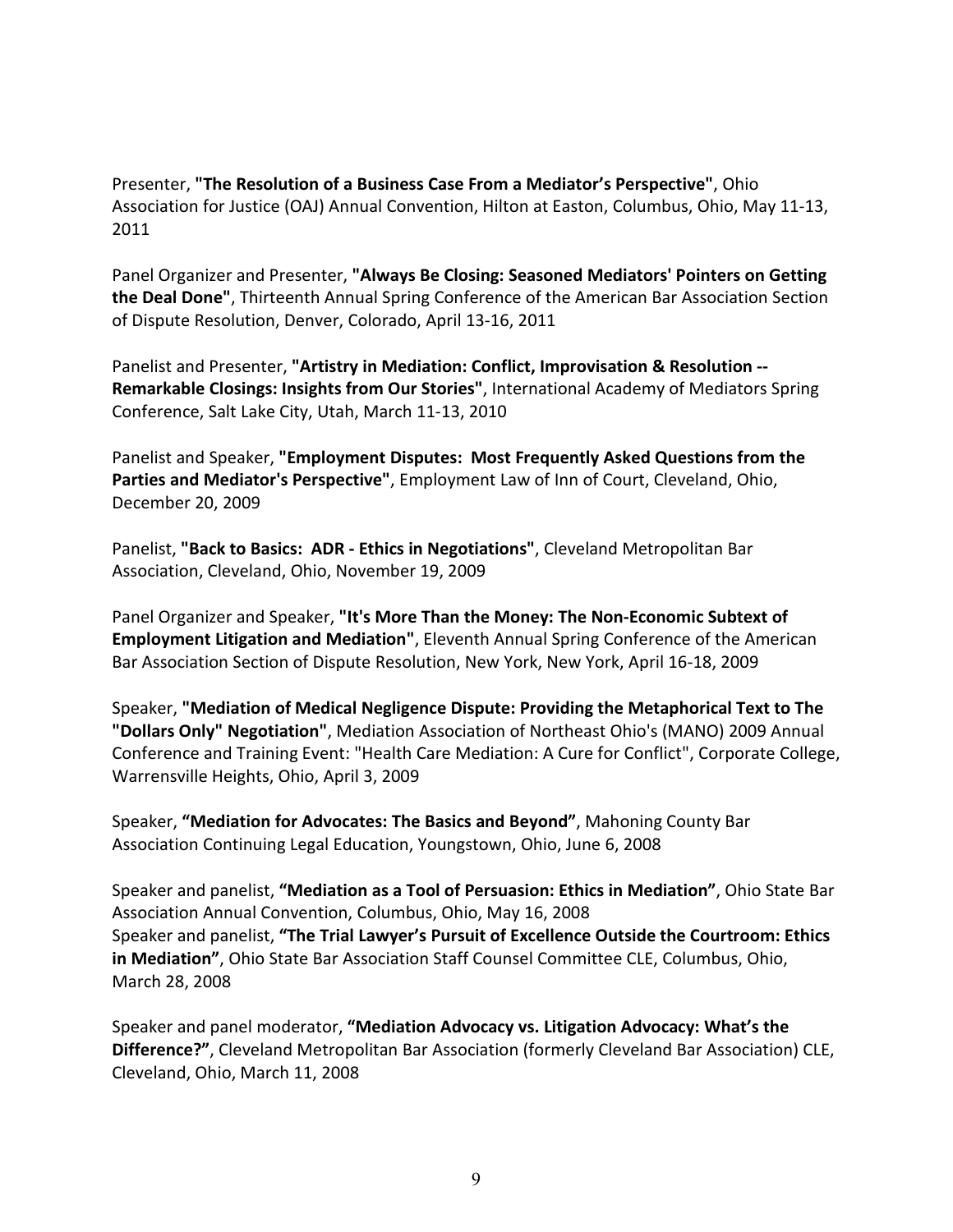Speaker, **"Efficacy in Resolve Litigation – Mediation, Negotiations, and Taxation Issues in Settlement/Effective Mediation Advocacy"**, The Cleveland Employment Lawyers Association Annual Seminar "Issues in Employment Law", Cleveland, Ohio, October 5, 2007

23rd Annual Spring Seminar of Gallagher Sharp, **"What's It Worth? – A Mediator's Perspective"**, Cleveland, OH, June 8, 2007

University Hospitals of Cleveland Clinical Risk Management Education Session: **"Why Patients Sue"**, Cleveland, OH, May 5, 2007

Panel Organizer and Speaker, **"Navigating the Complex Maze of Profound Injury Cases"**, Ninth Annual Meeting of the American Bar Association Section of Dispute Resolution, Washington, D.C., April 25-28, 2007

Panel Organizer and Speaker, **"Mediating Death and Profound Injury Cases"**, Eighth Annual Meeting of the American Bar Association Section of Dispute Resolution, Atlanta, GA, April 5-8, 2006

Speaker, **"Mediation of Medical Malpractice Disputes: The Neutral's View"**, CLE seminar on Medical Malpractice, Cleveland-Marshall Law Alumni Association, Cleveland-Marshall Law School, Cleveland, Ohio, December 10, 2005

Speaker, **"Medical Errors – Disclosure and Communication"**, Fairview General Hospital Grand Round for Physicians, Cleveland, Ohio, September 16, 2005

Speaker, **"Pitfalls of Mediation"**. CLE Seminar Presentation, Davis & Young, Cleveland, Ohio, April 29, 2005

Panel Organizer and Speaker, **"Mediating Death and Profound Injury Cases"**, Seventh Annual Meeting of the American Bar Association Section of Dispute Resolution, Los Angeles, CA, April 14-16, 2005

Speaker and panelist, **"Effective Negotiations Through Mediation"**, Continuing Legal Education Seminar sponsored by the Ohio Women's Bar Association, December 9, 2004

**"The State of Mediation and Mediation Ethics"**, Legal Ethics, Professionalism & Substance Abuse Seminar, Professional Liability Services, Inc., Independence, Ohio, November 5, 2004

**"Attributes of Successful Mediations"**, 8th Judicial District Conference, Cleveland, Ohio, October 15, 2004

**"ADR in the Federal Courts – What Works When: Mediation Do's and Don'ts."** Third Annual Northern Ohio Employment and Labor Conference sponsored by the Cleveland Bar Association